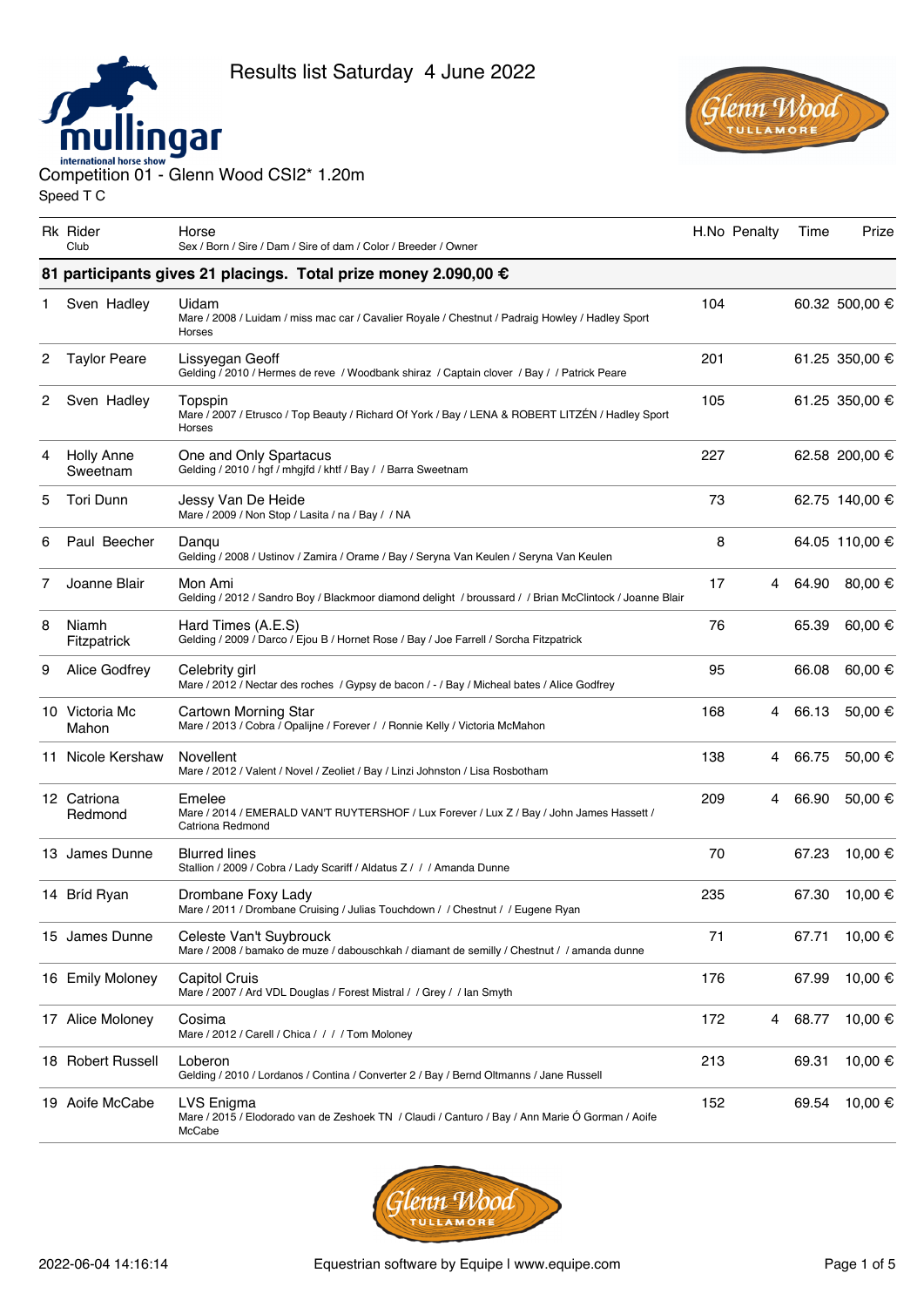



| <b>Rk Rider</b><br>Club            | Horse<br>Sex / Born / Sire / Dam / Sire of dam / Color / Breeder / Owner                                                                       |     | H.No Penalty | Time    | Prize   |
|------------------------------------|------------------------------------------------------------------------------------------------------------------------------------------------|-----|--------------|---------|---------|
| 20 Tori Dunn                       | <b>Sumas Taloubet</b><br>Gelding / 2005 / Taloubet VDL / Its An Ology / Pride Of Shaunlara / Bay-brown / Sumas Stud / Hadley<br>Sport Horses   | 72  |              | 4 69.69 | 10,00 € |
| 21 Fionnghuala<br>Benson           | <b>Chatsworth Danielle</b><br>Mare / 2009 / Eurocommerce Pittsburgh / Clogh Cailini / Diamond Serpent / / John McDonald / Noel<br>Benson       | 13  |              | 4 70.54 | 10,00 € |
| 22 Orla Queally                    | Nour Alain<br>Mare / 2013 / Numero Uno / Crown Lady Cruise / Heartbreaker / / / John Queally                                                   | 208 | 4            | 70.56   |         |
| 22 Stephen<br>Gibbons              | Clooncalghy Beauty<br>Mare / 2011 / O.B.O.S Quality / liiii / / / / Jane Gibbons                                                               | 92  | 8            | 70.56   |         |
| 24 Alice Moloney                   | Constantin<br>Gelding / 2012 / Calido I / ABBA III / N/a / Grey / / Tom Moloney                                                                | 173 |              | 71.01   |         |
| 25 Ronya Benson                    | Be Good<br>Mare / 2011 / Unknown / Unknown / Unknown / Brown / / Noel Benson                                                                   | 14  | 4            | 72.25   |         |
| 26 Aoife Owens                     | Apple Jack (HSI)<br>Gelding / 2011 / Shannondale Sarco St Ghyvan / My Sugar Cruise Lady / Atlantic Cruise / Bay / / Aoife<br>Owens             | 197 |              | 72.40   |         |
| 27 Alanna Fagan                    | <b>Ballycarrick Lass</b><br>Mare / 2010 / Ars Vivendi / Roskeen Lux / Olympic Lux / Bay / / Robert Fagan                                       | 74  | 8            | 72.71   |         |
| 28 Alanna Fagan                    | Bella M<br>Mare / 2013 / Luidam / Action G / Acordo / Chestnut / / Sarah Jane Fagan                                                            | 75  |              | 72.93   |         |
| 29 JulieAnn Gaffney Supreme Action | Mare / 2015 / Action Breaker / Xxx / Navardo / Bay / / Aisling Byrne                                                                           | 89  |              | 73.66   |         |
| 30 Morgan Carty                    | King of Trov<br>Gelding / 2011 / Captain Clover / Ballindine Diamond / Diamond lad / Bay / Gerard Gibbons / Sandra<br>Duffy                    | 42  | 8            | 74.91   |         |
| 31 Charlie Flanagan Fennells Bay   | Mare / 2006 / Ricardo Z / Keep UP / Fresh Look / Bay / Jeanne Musgrave / William Flanagan                                                      | 80  |              | 75.18   |         |
| 32 Annie Boland                    | The Hurricane<br>Gelding / 2020 / Tremoelgoch Clinton / Milly gould / Storm hill / / / Mary Boland                                             | 19  | 8            | 75.53   |         |
| 33 Nicholas<br><b>Bothwell</b>     | <b>Newberry Cleverleaf</b><br>Gelding / 2013 / Non stop / Maeva de Kergane / / Bay / / Rosemary Bothwell                                       | 23  |              | 75.58   |         |
| 34 Elaine O'Neill                  | <b>Ballyfore First Flight</b><br>Stallion / 2014 / Cobra / Ballycoolan Flight / Errigal Flight / / Elaine O'Neill / Elaine O'Neill             | 192 | 4            | 76.60   |         |
| 35 Charlie Flanagan Seaspray       | Mare / 2009 / Jack Of Diamonds / Belle du Soir / / Grey / Louise Daly / William Flanagan                                                       | 78  |              | 76.79   |         |
| 36 Ellie Boland                    | Carrick<br>Gelding / 2009 / Cachas / V-Carrie / Calato / Grey / / Mary Boland                                                                  | 20  |              | 76.93   |         |
| 37 Aoibheann<br>Power              | <b>CSF Alfie</b><br>Gelding / 2014 / Flipper D'Elle / Friedas Ramona / Lancer III / Bay / Shane Connolly / Michael Hayden                      | 206 | 8            | 77.80   |         |
| 38 Shauna Heslin                   | Katesbridge Arabella<br>Mare / 2014 / Creevagh Ferro EX Siebe / Cavalier clover lass / Cavalier Royale / Bay / Janet A Hall /<br>Finola Heslin | 117 | 4            | 78.73   |         |

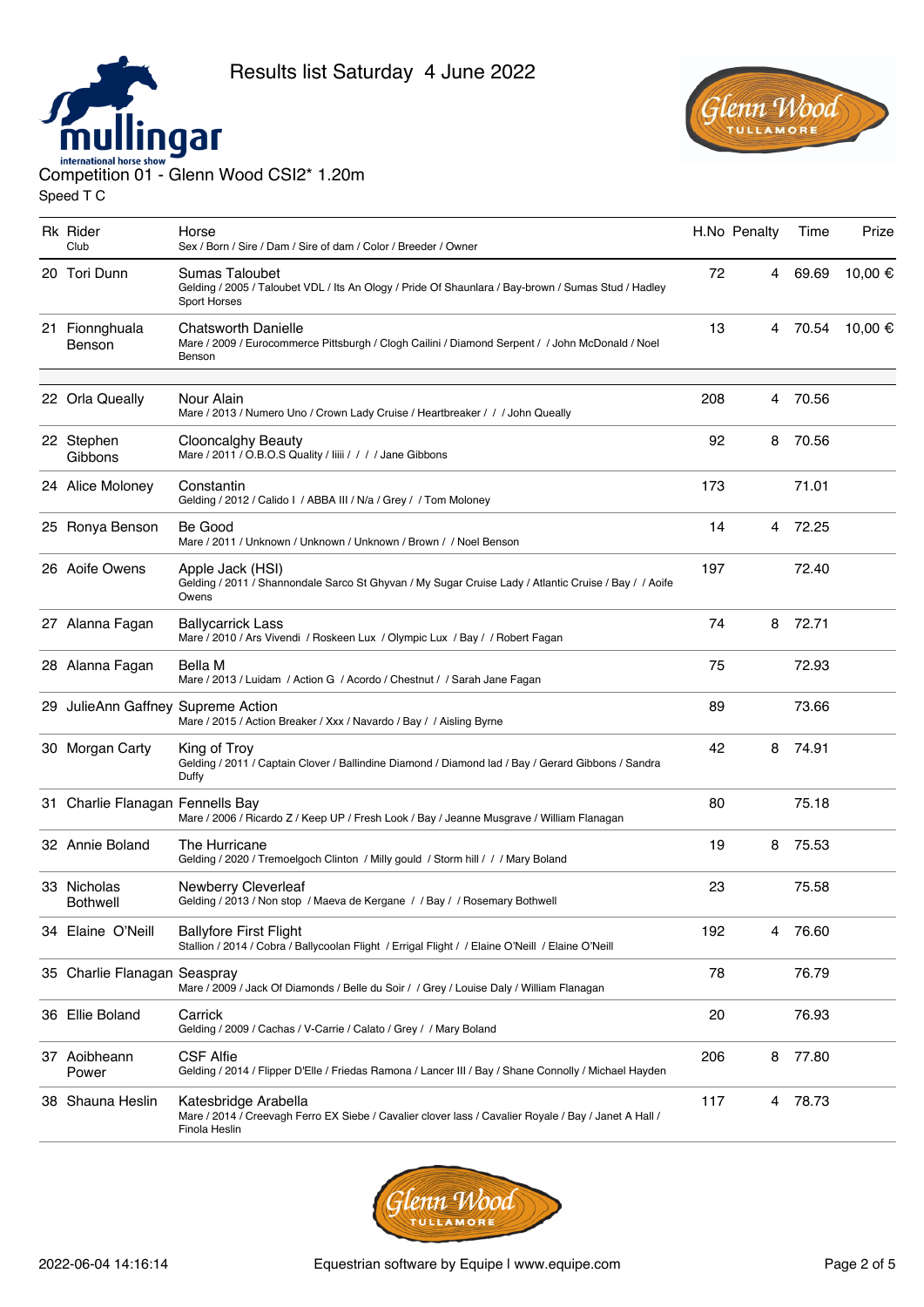



| <b>Rk</b> Rider<br>Club   | Horse<br>Sex / Born / Sire / Dam / Sire of dam / Color / Breeder / Owner                                                                                    |     | H.No Penalty | Time     | Prize |
|---------------------------|-------------------------------------------------------------------------------------------------------------------------------------------------------------|-----|--------------|----------|-------|
| 39 Bríd Ryan              | Drombane Celtic<br>Gelding / 2012 / Sparking Celtic Clover / Whitehalls Samantha / / Chestnut / Charlie Ripman / Eugene<br>Ryan                             | 234 |              | 12 78.83 |       |
| 40 Ryan Sweetnam Gymolga  | Mare / 2011 / rfgrw / Begrgw / Rwgwr / Bay / / Barra Sweetnam                                                                                               | 228 |              | 79.61    |       |
| 41 Stephen Bolas          | Diamond Del Bosco<br>Gelding / 2006 / Clonleigh Dancer / Barna View Red Lady / Carrabawn View / Chestnut / Pat Kavanagh /<br><b>Andrew Bolas</b>            | 22  | 16           | 79.85    |       |
| 42 Laura Kelly            | Fojito (KWPN)<br>Mare / 2010 / Sandro beast / Hinde / Bentley / Chestnut / H.J Reurink / Noel Kelly                                                         | 135 | 16           | 80.35    |       |
| 43 Sophie Byrne           | Calmond<br>Gelding / 2007 / Clarimo / Tamira V / Ramiro's S.ii / Grey / Thiedemann Klaus / Stephen Byrne                                                    | 38  | 4            | 80.61    |       |
| 44 Aisling McGreal        | Rincoola Macushla<br>Mare / 2015 / OBOS Qality / Rincoola Holly Berry / Touchdown / Bay / Harold McGahern / Aisling<br>Mcgreal                              | 159 |              | 12 81.12 |       |
|                           | 45 Charlie Magnier Grupo Prom Uranus D'or<br>Gelding / 2008 / - / - / / Grey / / Tomas Ryan                                                                 | 147 |              | 4 81.28  |       |
|                           | 46 Conrad Sweeney Ardragh Cordubh<br>Gelding / 2012 / Creevagh ferro / LADY ARDAGH / Cavalier Royale / Bay / Oliver ward / Bob Sweeney<br>equine Itd        | 224 |              | 82.12    |       |
| 47 Anna Carway            | Luxie B<br>Mare / 2013 / Dignified Van't Zorgvliet / Barnadown lux out / Lux z / Bay / Maurice Cousins / Anna<br>Carway                                     | 43  |              | 82.14    |       |
| 48 Eve Hedderman          | Gomina<br>Mare / 2011 / Toulon / Vorina / Indoctro / / / Eve Hedderman                                                                                      | 113 |              | 12 83.13 |       |
| 49 Aisling Byrne          | Wellview Lucy<br>Mare / 2011 / Wellview Cedric / Geelong Speedline / Malstriker / Grey / David Williams / Aisling Byrne                                     | 34  | 8            | 83.17    |       |
| 50 Arnau Torres<br>Villar | Gigi Des Vergers<br>Mare / 2012 / Sherman - Sitte / Impatients Du Pre / Totoche Du Banney / Bay / Madame Cindy Van Der<br>Straten / Arnau Torres Villar     | 229 |              | 4 83.71  |       |
| 51 Annie Gibson           | Hollywood<br>Gelding / 2012 / ukato / Dominka / Warrant / Black / / Shane Breen                                                                             | 94  |              | 83.90    |       |
| 52 Niamh<br>Fitzpatrick   | Newmarket Trooper<br>Gelding / 2011 / Newmarket Jewel / Newmarket Wonder One / Harlequin Du Carel / Bay / Brian Daly,<br>Scarteen Stud / Sorcha Fitzpatrick | 77  | 8            | 84.01    |       |
| 53 Sara Mcmordie          | Drumaclan Jack<br>Gelding / 2009 / NR / NR / NR / Bay-brown / William Anderson / Deirdre Mcmordie                                                           | 169 |              | 84.11    |       |
| 54 Louise Halford         | Cranny West<br>Gelding / 2012 / Cranny Vol Clover / Cranny Diamond Coevers / Coevers Diamond Boy / Bay / Flan<br>McNamara / Louise halford                  | 108 | 8            | 84.13    |       |
| 55 Samantha<br>Mcintosh   | Dorette<br>Mare / 2009 / Dollar du Murier / Foxy Brown / Fighting Alpha / / / Coolmore Showjumping                                                          | 163 |              | 84.34    |       |
| 56 Jamie Clarke           | Coumroe special<br>Gelding / 2012 / Tijpke / Not recorded / / Bay / William McDonnell / Pauline clarke                                                      | 51  | 4            | 84.53    |       |
| 57 Jake Hunter            | Cento Blue<br>Gelding / 2010 / centadel / Dolcetta / Chacco Blue / Bay / / Susan o shea                                                                     | 129 | 8            | 85.24    |       |
|                           |                                                                                                                                                             |     |              |          |       |

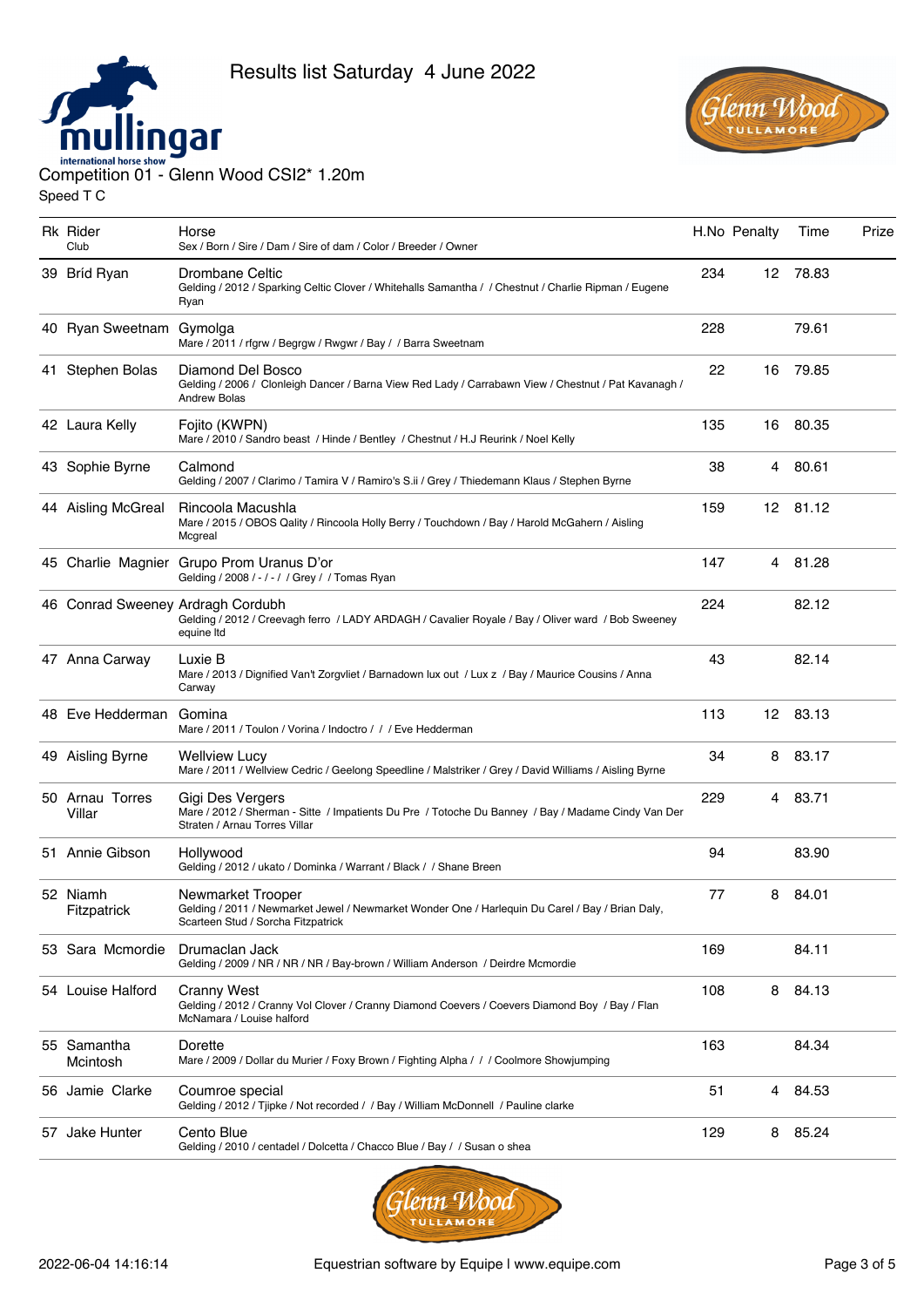



| <b>Rk Rider</b><br>Club            | Horse<br>Sex / Born / Sire / Dam / Sire of dam / Color / Breeder / Owner                                                                  |     | H.No Penalty | Time      | Prize |
|------------------------------------|-------------------------------------------------------------------------------------------------------------------------------------------|-----|--------------|-----------|-------|
| 58 Gary Dooley                     | Briarhill Cruis Rua<br>Mare / 2012 / Je T'aime Flamenco / Killonaghan Cruis / Cruising / Chestnut / Anne Coyne / Máire<br>Cosgrove        | 64  |              | 12 85.36  |       |
| 59 Cornelius<br>Brennan            | Escarda - U<br>Mare / 2012 / Singulord Jot / Luciana U / / Grey / Url Alois / Sonya Brennan                                               | 25  |              | 85.63     |       |
| 60 Charlie Flanagan Ballyfore Lola | Mare / 2011 / Luidam / Beau Diamond / / Bay / Elaine O'Neill / William Flanagan                                                           | 79  | 8            | 85.95     |       |
| 61 Robyn Moran                     | Fortside Trend<br>Gelding / 2015 / Future Trend / Lisa / Landino / Black / Brian Moran / Brian Moran                                      | 180 |              | 4 85.96   |       |
| 62 James Dunne                     | Rosie Marie 1<br>Mare / 2015 / diamant de semillly / mo chroi / cruising / Grey / claire mcdonnell / Claire Mc Donnell                    | 69  |              | 4 86.16   |       |
| 63 Lily O Dea                      | Csf Alma<br>Mare / 2016 / Carrera VDL / Csf Tripple C / Cruising / Bay / Patrick Connolly / Martin O'Dea                                  | 188 |              | 86.24     |       |
| 64 Tatianna<br>Ormiston            | killorane lucky charm<br>Gelding / 2013 / kerry stone / killorane rebel / huntingfield rebel / Grey / mr thomas murphy / Gene<br>Ormiston | 195 |              | 4 86.51   |       |
| 65 Katarzyna<br>Skoczen            | The Great Gatsby<br>Gelding / 2008 / Crelido / Dalgaards Lenette / Leendert / Bay / Julia Munro Eistrup / Malgorzata Grudzien             | 220 |              | 12 87.10  |       |
| 66 Zuwena Barrett                  | Normandie<br>Mare / 2014 / ELVARO / ULIMOLGA M / LIMOLGA / Chestnut / 0000 / 0000                                                         | 6   |              | 88.71     |       |
| 67 Isobel Sheehan                  | <b>Hasty Road</b><br>Mare / 2012 / Cream on Top / Elizabeth / / Bay / / Ronan Mclaughlin                                                  | 217 | 8            | 91.01     |       |
| 68 Cian McMunn                     | Captain marko<br>Gelding / 2010 / Captain clover / White kannan / Kannan / Bay / Gabriel Slattery / Breda mcmunn                          | 171 | 4            | 91.48     |       |
| 69 Joanne Blair                    | Kdora Night<br>Mare / 2015 / Carrera VDL / Dream Night / Whistler / Bay / / Richard Bourns & Fabienne Daigneux-<br>Lange                  | 16  |              | 91.52     |       |
| 70 Shane Goggins                   | Chester du Roset<br>Gelding / 2015 / Chief V / Calixe du Roset / / Bay / / Damien Dixon                                                   | 98  |              | 4 91.82   |       |
| 71 Sean Monaghan Pilniria Z        | Mare / 2009 / Pilgrim Z / Omira / NA / Bay / / na                                                                                         | 178 |              | 93.36     |       |
| 72 Michael Daly                    | <b>FWS Commissionaire</b><br>Gelding / 2016 / Messenger / Hauptstutbuch Petiacca / Chacco Blue / Bay / Gestut- Lewitz / Niamh<br>Rothwell | 57  |              | 16 94.58  |       |
| 73 Lily O Dea                      | Csf Jackpot<br>Gelding / 2016 / Glasgow Vant Merelsnest / Csf Telly Cruz / Cruising / Grey / Patrick Connolly / Martin<br>O'Dea           | 189 | 4            | 96.36     |       |
| 74 Jake Hunter                     | JoyRider<br>Gelding / 2014 / Zinedine / NIMF / Concord / Bay-brown / / na                                                                 | 128 | 8            | 96.87     |       |
| 75 Conrad Sweeney Charissma        | Mare / 2009 / Caruso / Guinea / Mohnbluete / Chestnut / Mrs Helen Wells / Bob Sweeney Equine LTD                                          | 223 | 12           | 98.26     |       |
| 76 Cathal Mcmunn                   | Calatis<br>Gelding / 2014 / Calato / Thorana / Chambertin / Grey / / Cathal McMunn                                                        | 170 |              | 8 100.41  |       |
| 77 Eve Hedderman                   | Greenhall Mr Q<br>Gelding / 2013 / Ars Vivendi / Darantus Flight / / Bay / / Eve Hedderman                                                | 114 |              | 16 101.40 |       |